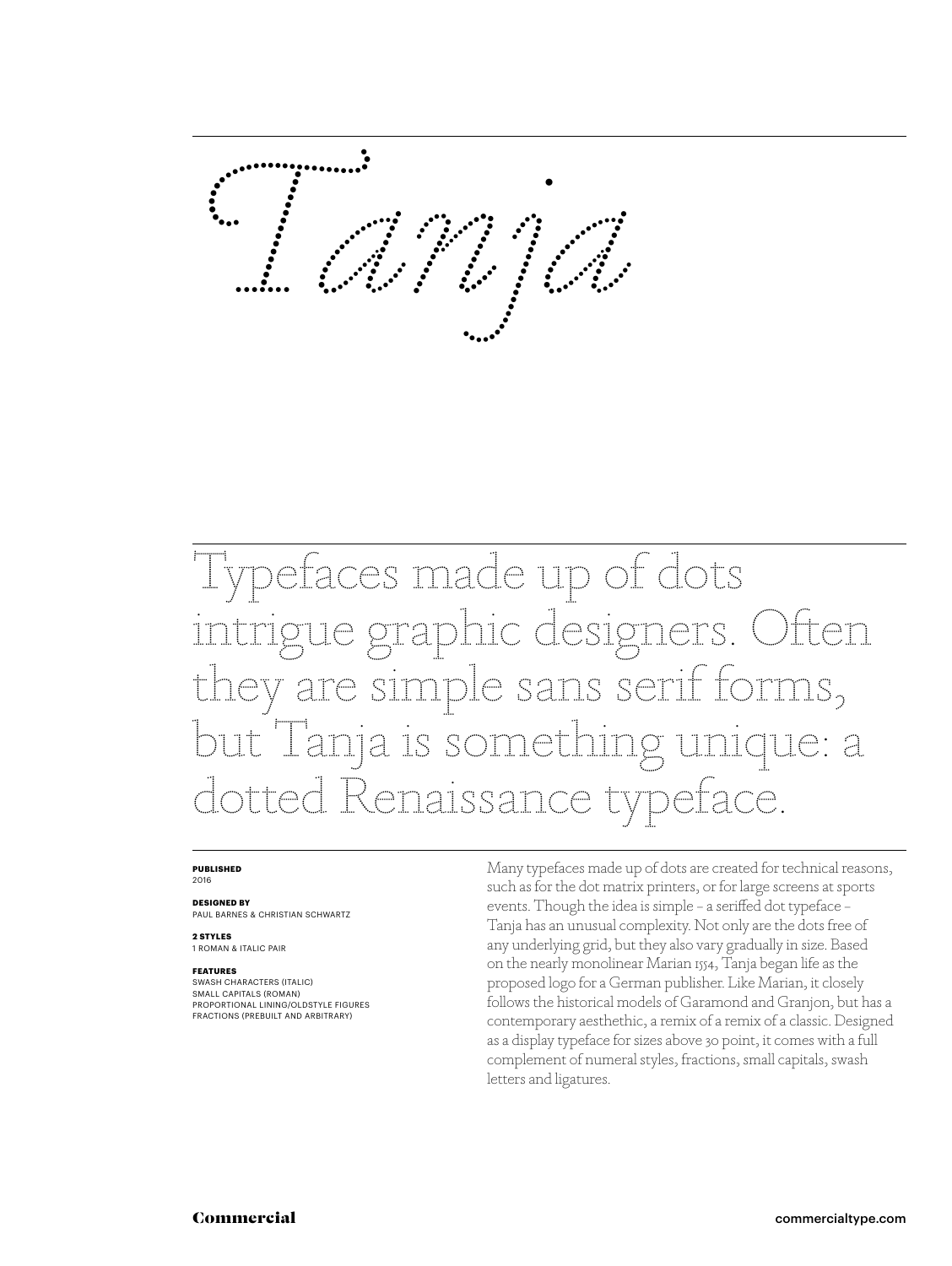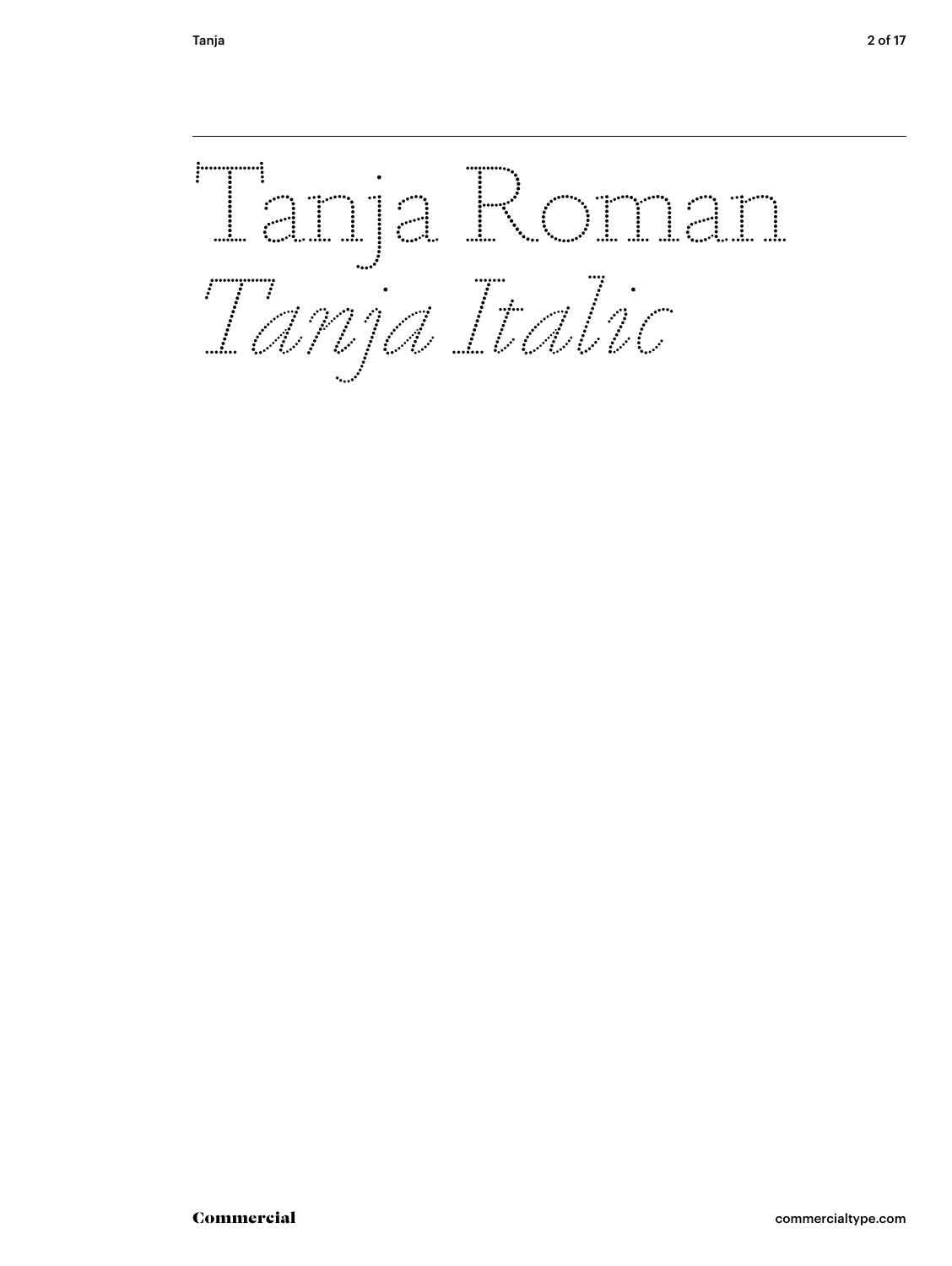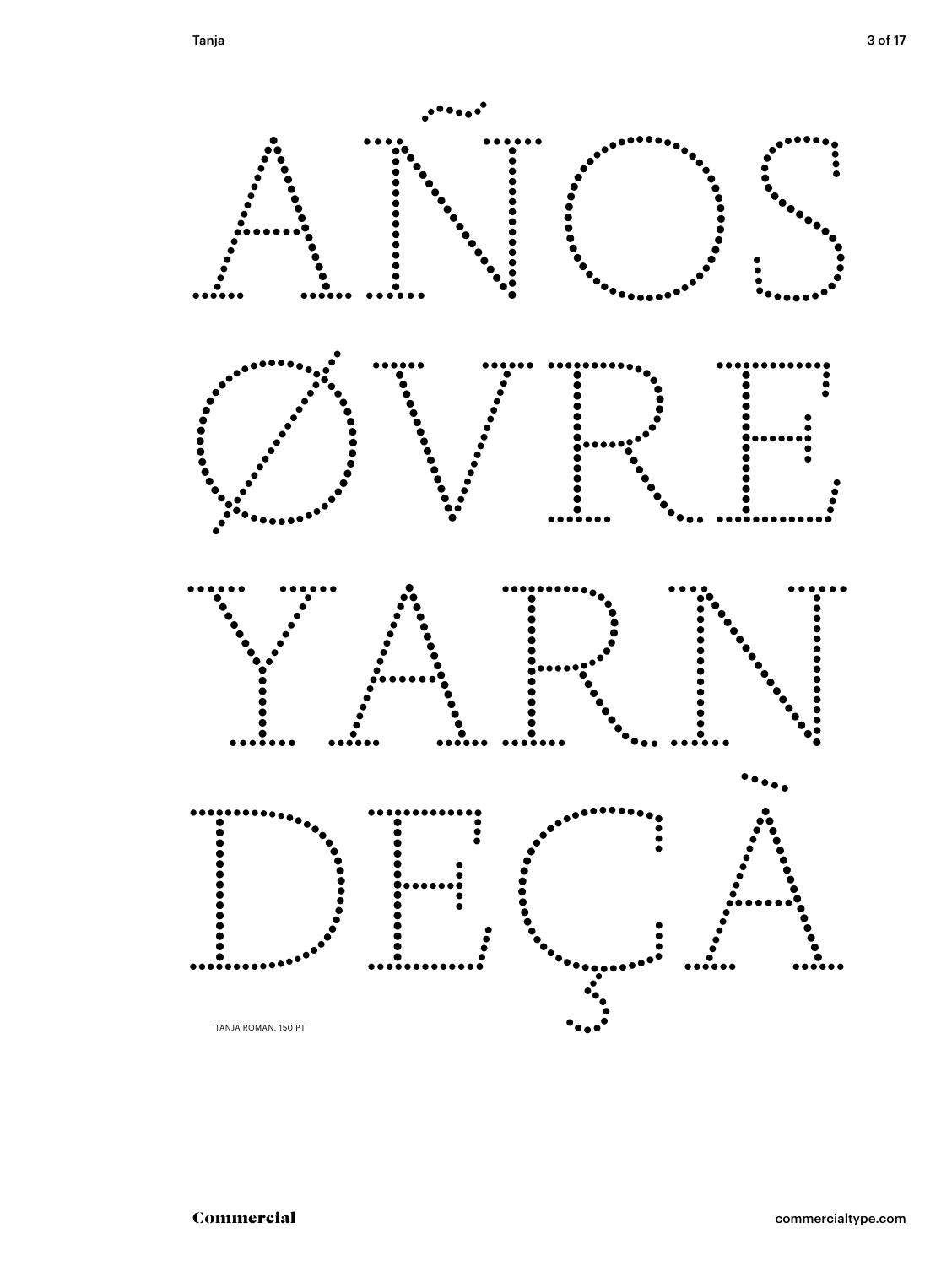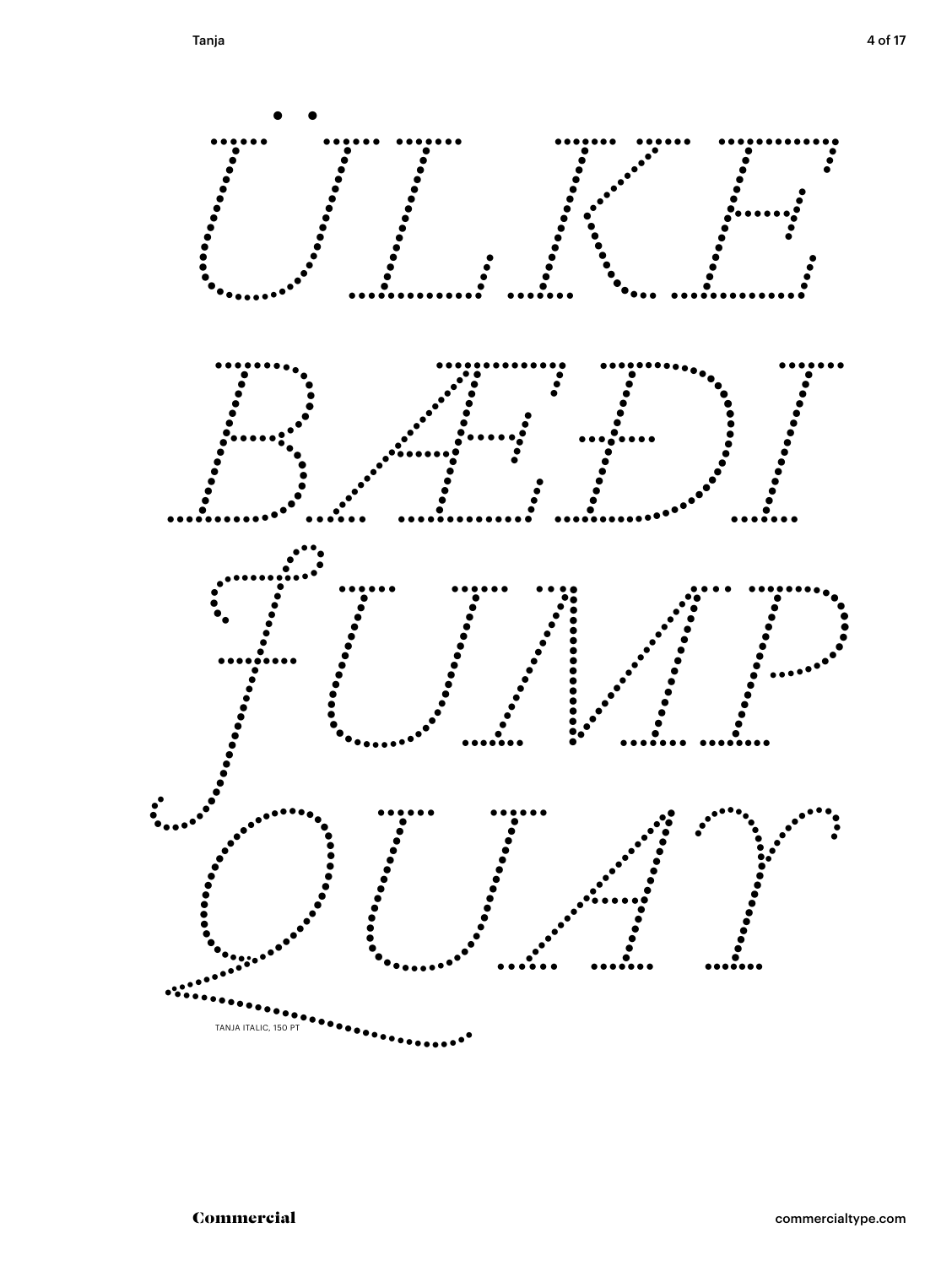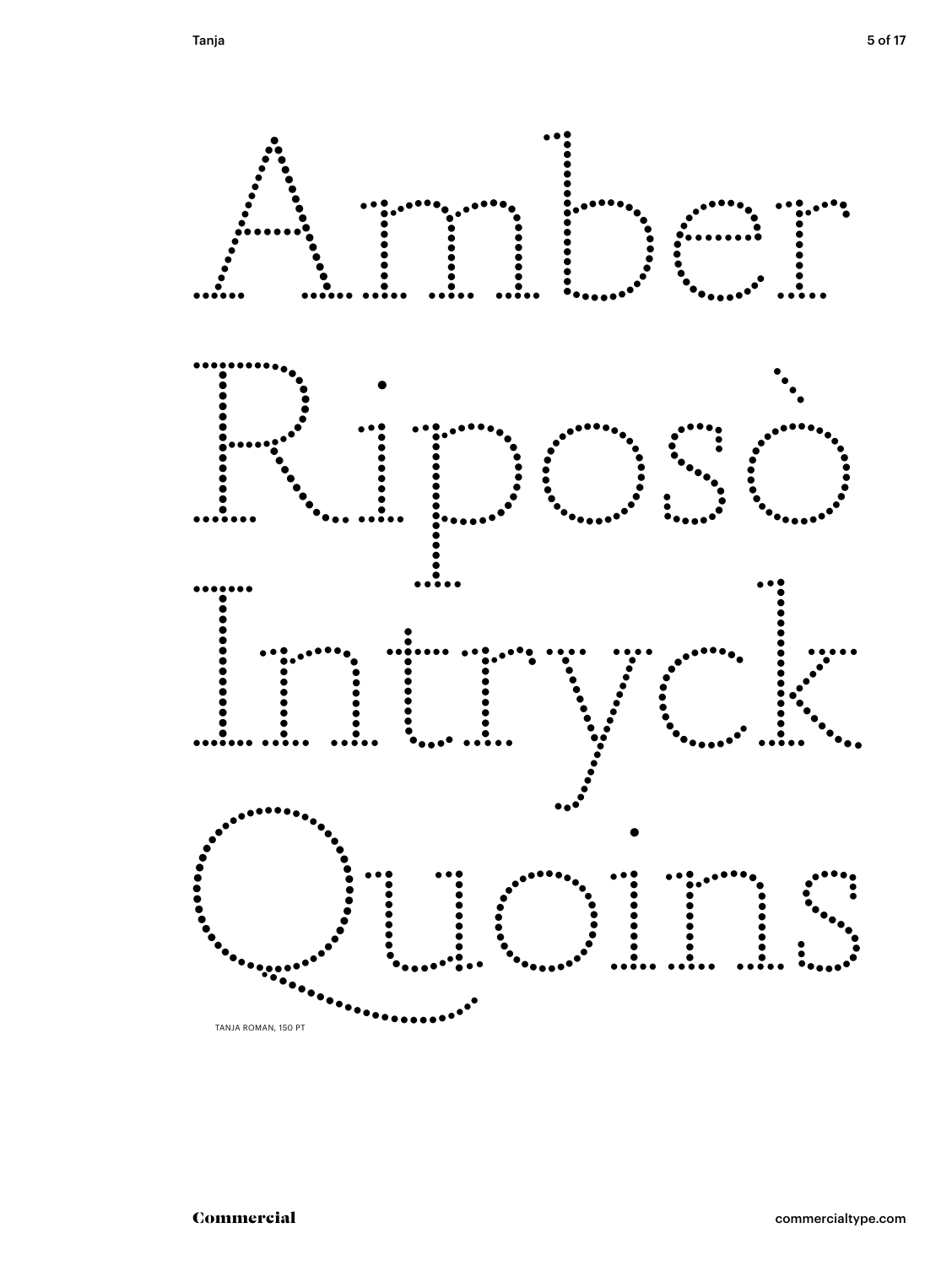

TANJA ITALIC, 150 PT [ALTERNATE J]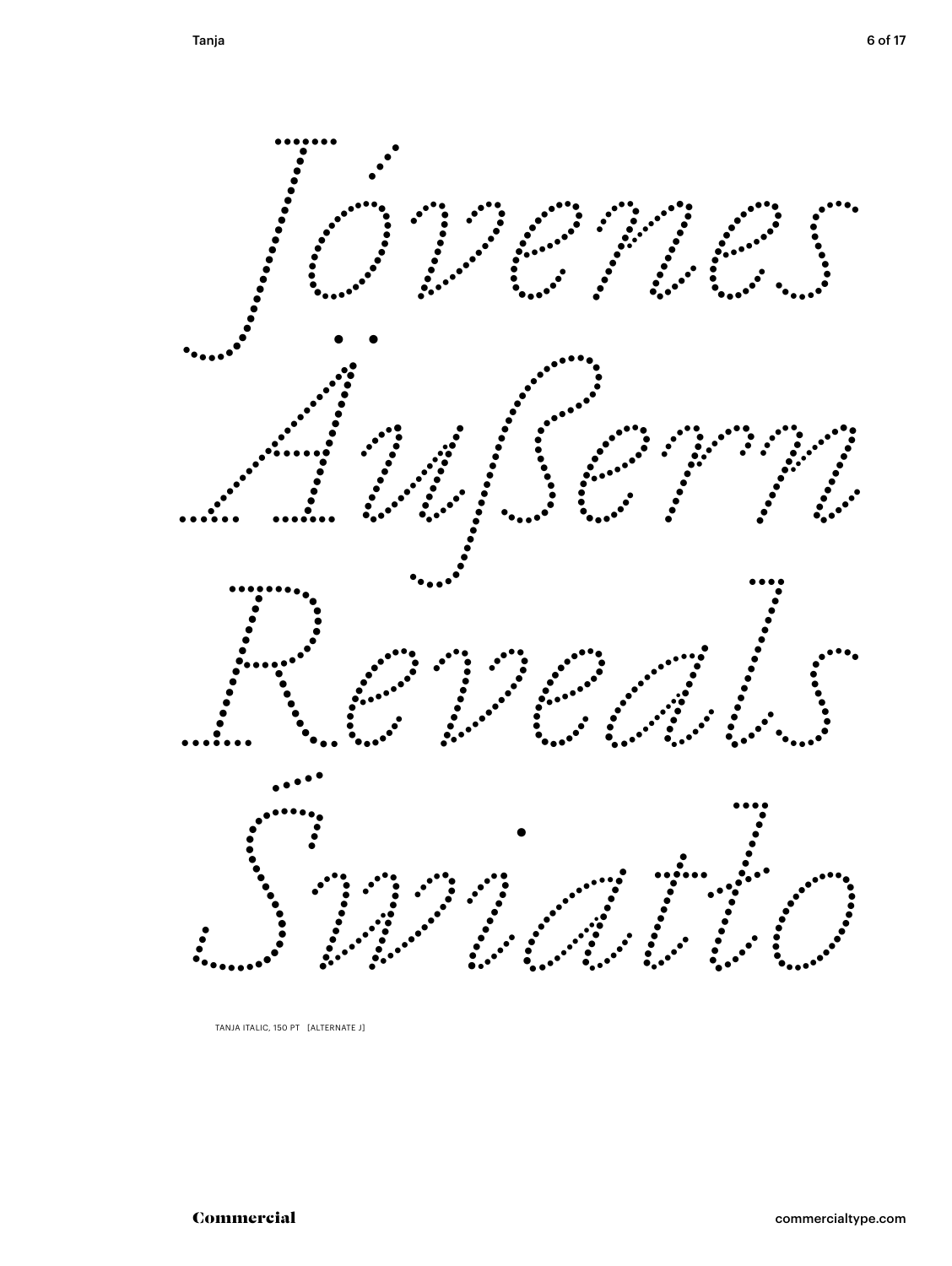

TANJA ROMAN, 90 PT [ALTERNATE Q]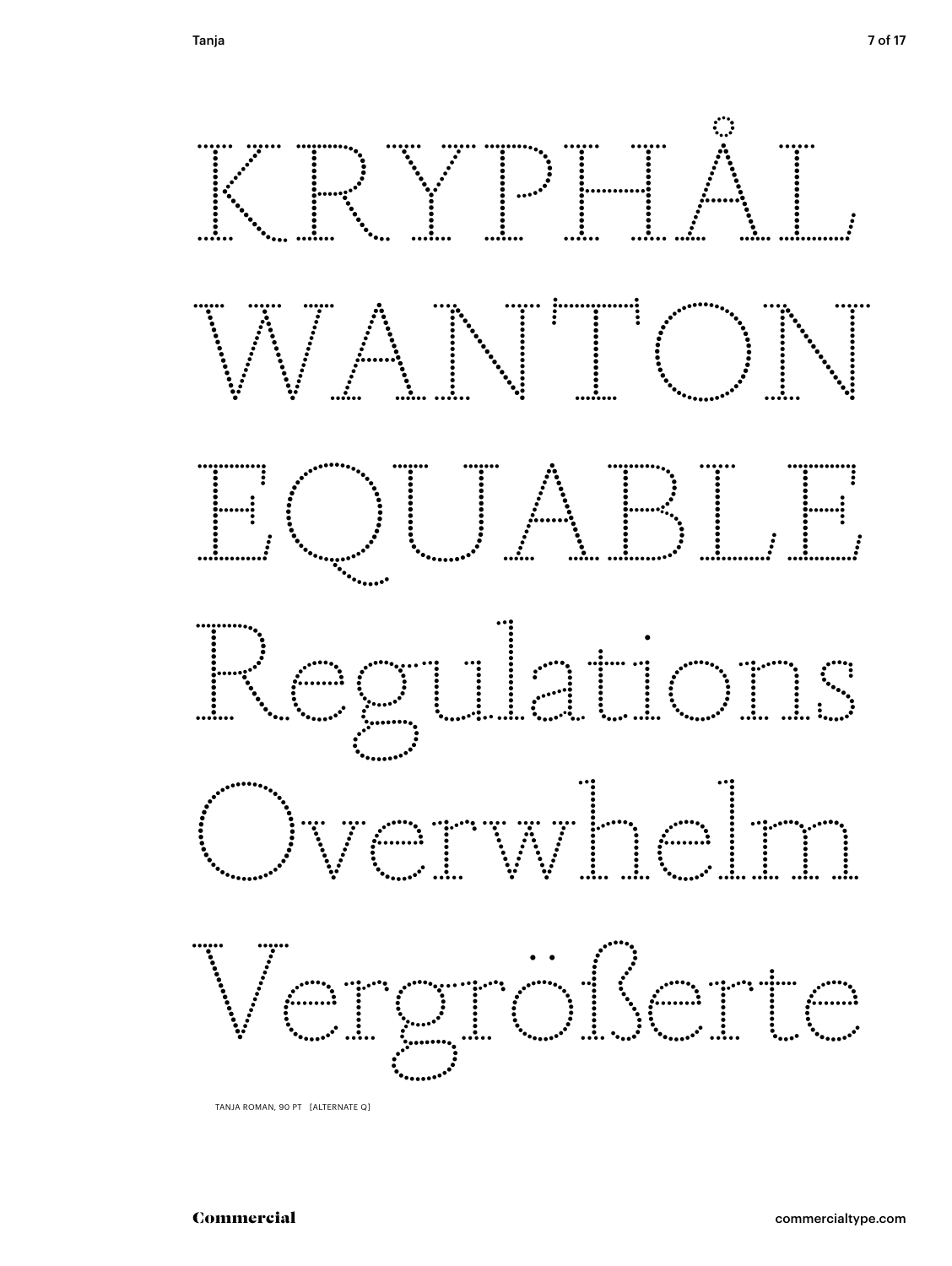

TANJA ITALIC, 90 PT [SWASH CAPITALS, ALTERNATE SWASH L v, DISCRETIONARY Ex sp at nt]

Commercial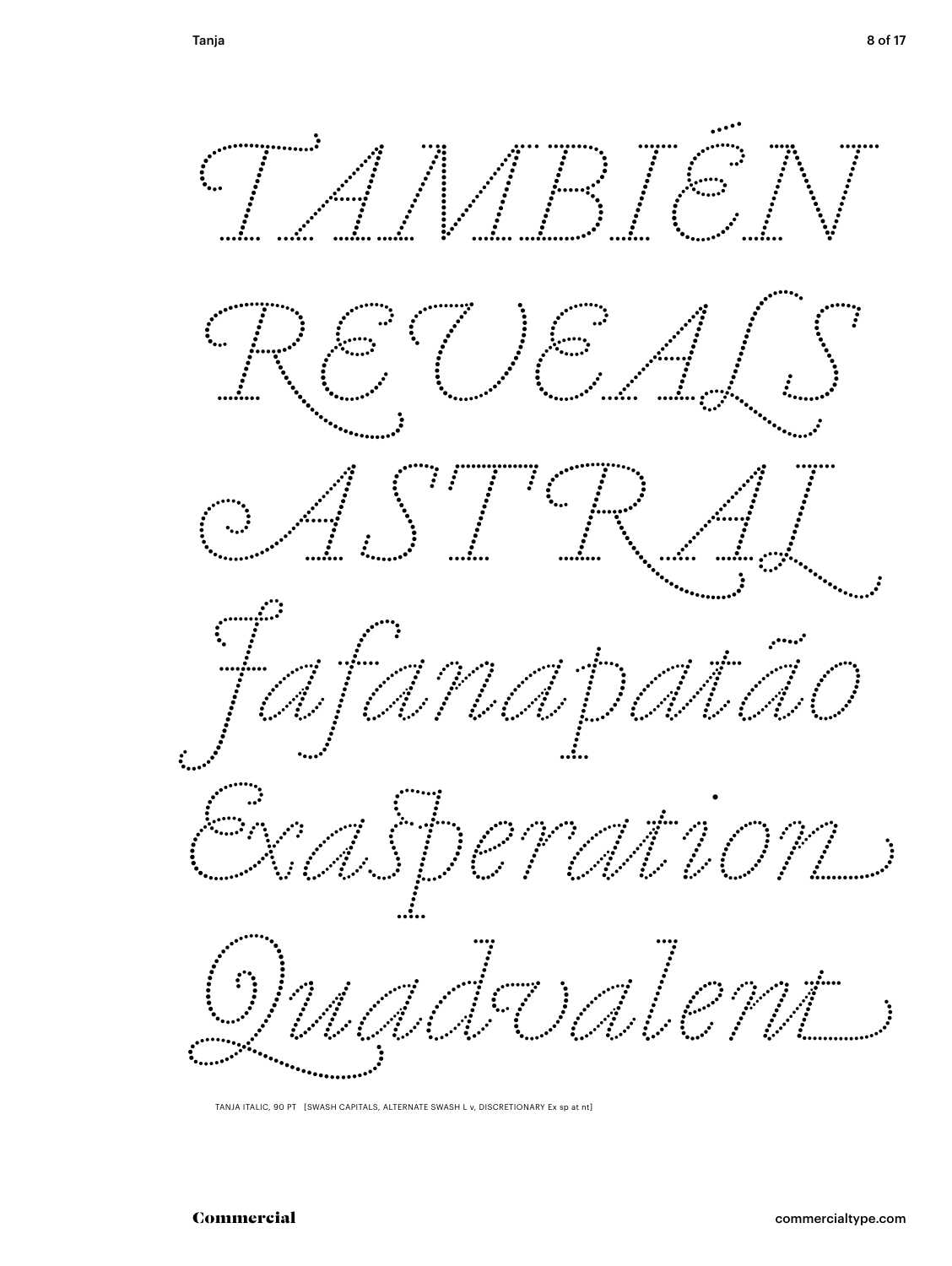

TANJA ROMAN, 70 PT [SMALL CAPS, SWASH Q I, ALTERNATE W Y]

### Commercial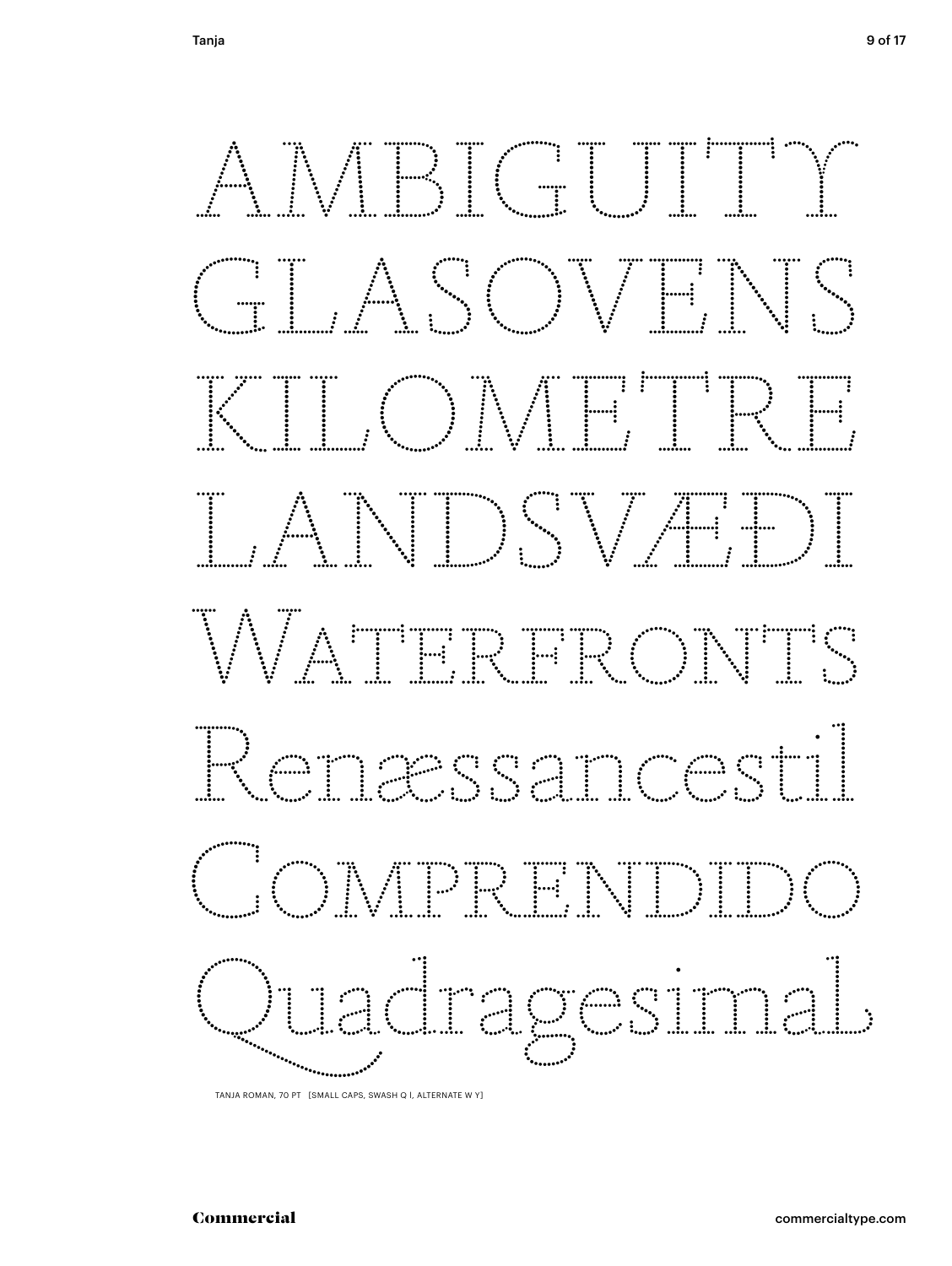

TANJA ITALIC, 70 PT [DISCRETIONARY nt]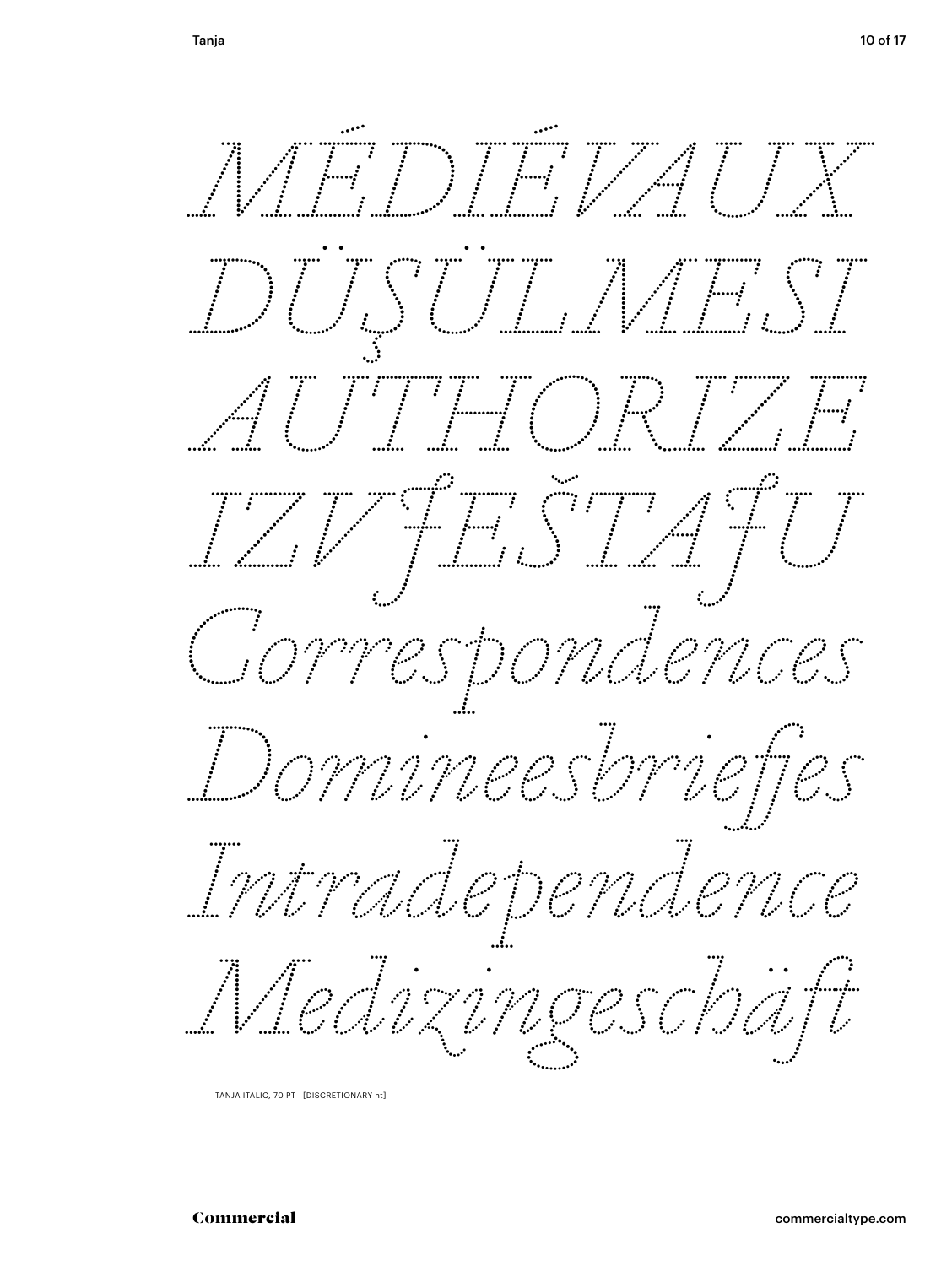DESIGN STRATEGY VAST LANDSGAPES DADA JA NIHILISMI Garners 89% of the vote <u>Una auténtica república</u> Serviço Epidemiológico

BONNEVILLE SALT FONE KUNJSTEJ HALS OF FUSTICE Le jazz Nouvelle-Orléans Xlokk ghandha fruntiera Gonditions & Etymology TANJA ITALIC, 45 PT [ALTERNATE &]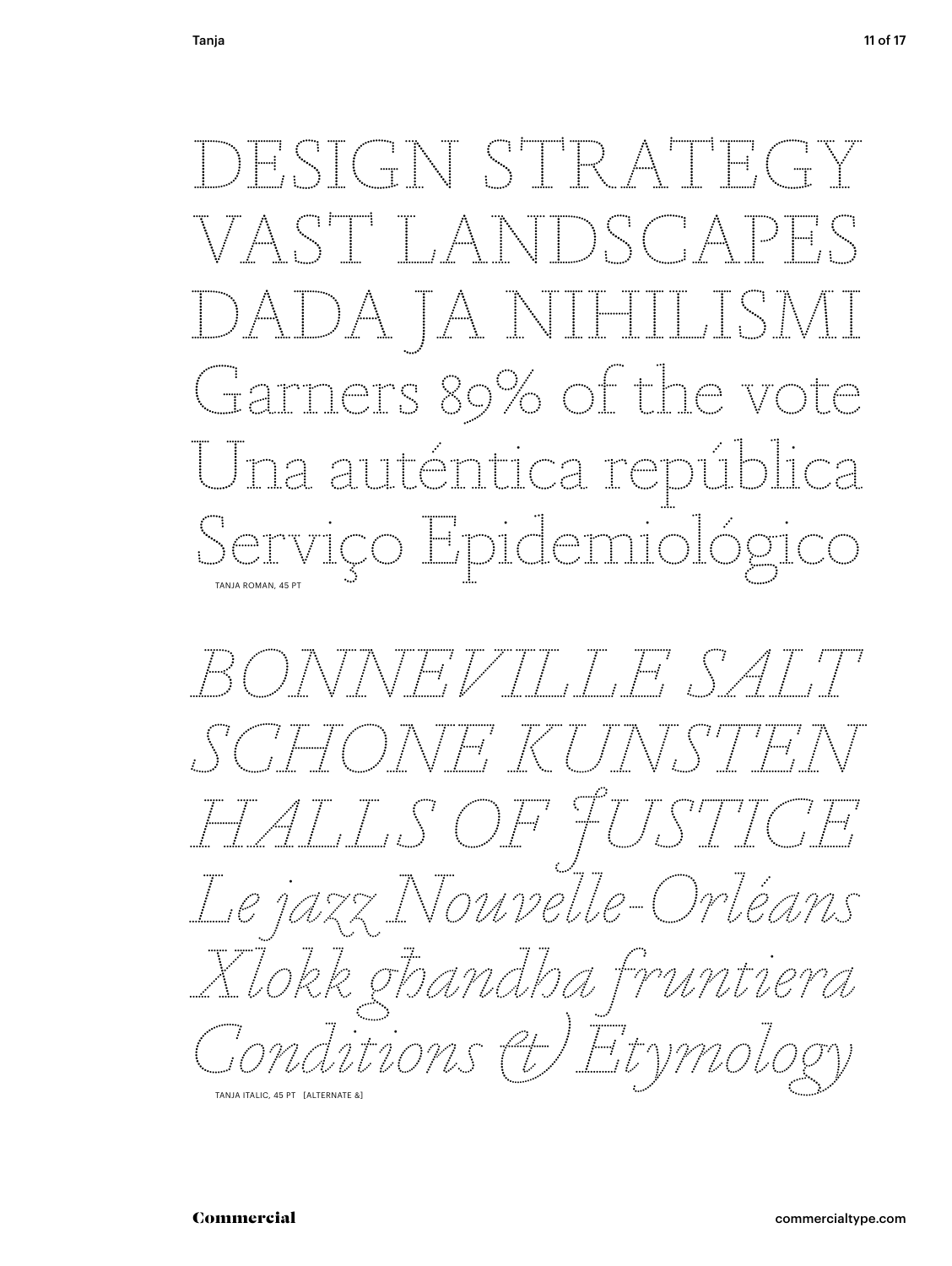TER IK AS KT RES DE L'E Y £2141 SOLO OPORTUNIDADES Þjóðfáni og skjalj Arī sirreālisma pamat t Greek Constella tarası Astrono TANJA ROMAN, 36 PT [SMALL CAPS, ALTERNATE Y, DISCRETIONARY st]

*NEW LOOK FOR SPRING STORIA E DESCRIZIONE WEST BEVERLY DRIVE OVERHANGING EAVES Fünften Französischen Republik Množstvo nepriateľov a kritikov The Spring / Summer Collection Current archaeological evidence*

TANJA ITALIC, 36 PT [SWASH CAPITALS, ALTERNATE v]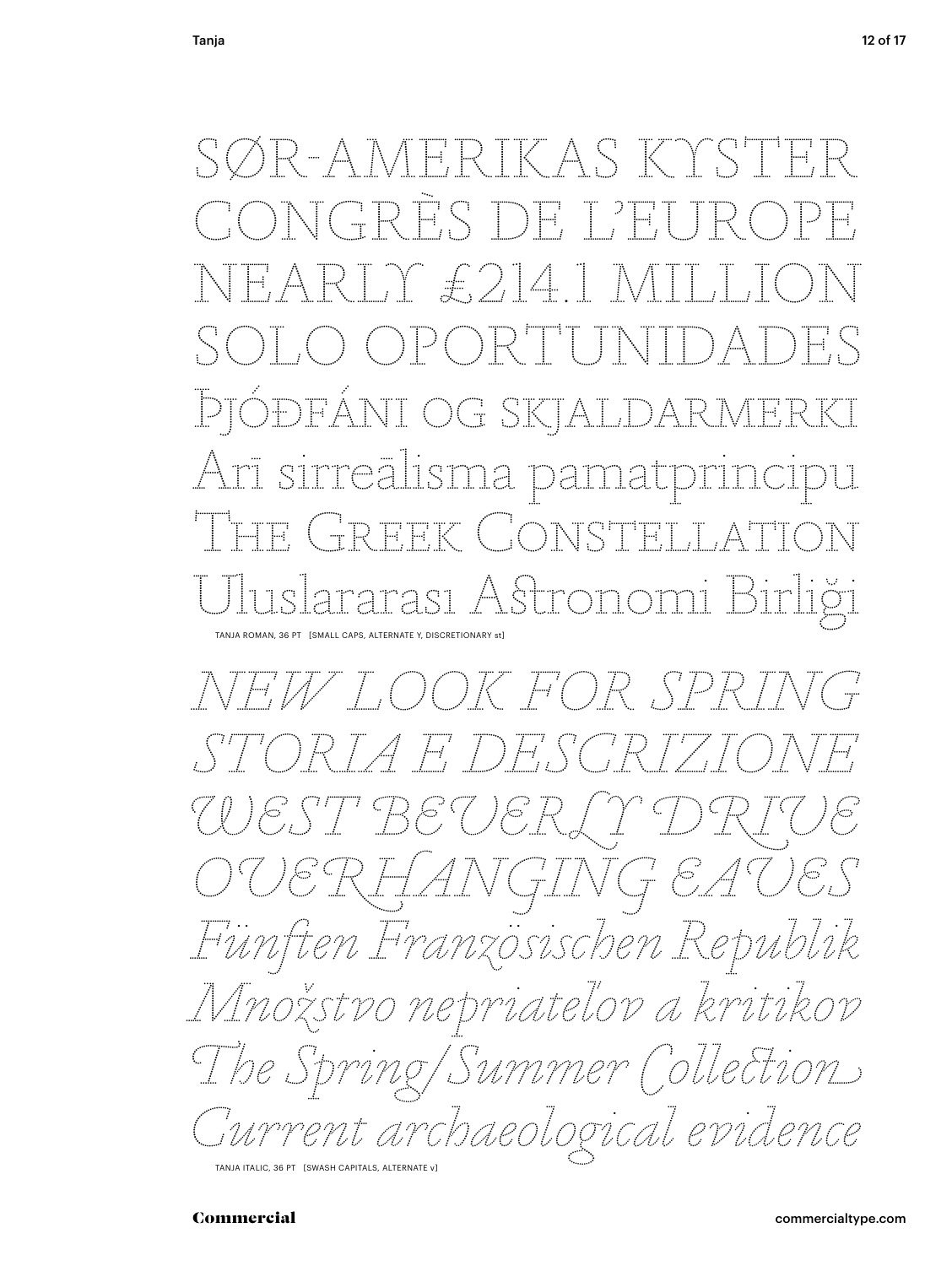| <b>UPPERCASE</b>                               | ABCDEFGHIJKLMNOPQRSTUVWXYZ                                                                                                              |  |  |
|------------------------------------------------|-----------------------------------------------------------------------------------------------------------------------------------------|--|--|
| LOWERCASE                                      | abcdefghijklmnopqrstuvwxyz                                                                                                              |  |  |
| SMALL CAPS                                     | ABCDEFGHIJKLMNOPQRSTUVWXYZ                                                                                                              |  |  |
| STANDARD PUNCTUATION                           | $ {\bf q} _{\{2^2,2^2,\ldots---(\}}[1\{\}\rangle  \backslash \&\mathcal{Q}^{*^{a\omega_0c}},\ldots,\mathcal{Q}^{*^{a\omega_1c}}\rangle$ |  |  |
| ALL CAP PUNCTUATION                            | $i \in -(-111)$ $(3 \times 0)$                                                                                                          |  |  |
| SMALL CAP PUNCTUATION                          | i!¿?()[]{}/ \&@"""                                                                                                                      |  |  |
| LIGATURES                                      | fb ff fh fi fi fk fl ffb ffh ffi ffj ffk ffl                                                                                            |  |  |
| PROPORTIONAL OLDSTYLE<br>default figures       | $f\in F_{12345678904}$ %% <sup>ao</sup> #°<+=-x÷>'"                                                                                     |  |  |
| PROPORTIONAL LINING                            | \$£€¥1234567890%‰#°<+=-×÷>                                                                                                              |  |  |
| PROPORTIONAL OLDSTYLE<br>SMALL CAPS            | \$£€¥I234567890%‰                                                                                                                       |  |  |
| PROPORTIONAL LINING<br>SMALL CAPS              | \$£€¥1234567890%‰                                                                                                                       |  |  |
| PREBUILT FRACTIONS                             | $\frac{1}{2}$ $\frac{1}{3}$ $\frac{2}{3}$ $\frac{1}{4}$ $\frac{3}{4}$ $\frac{1}{8}$ $\frac{3}{8}$ $\frac{5}{8}$ $\frac{7}{8}$           |  |  |
| <b>NUMERATORS &amp;</b><br><b>DENOMINATORS</b> | $\text{H}^{1234567890}\!/_{\text{1234567890}}$                                                                                          |  |  |
| STYLISTIC ALTERNATES                           | QWY & ,qwr ŴŴŴŴÝŶŤŤ ẃŵẅẁŕŕřř ẃŵẅѡ̀                                                                                                      |  |  |
| SWASHES AND<br>DISCRETIONARY LIGATURES         | <i></i> ۏŏŏêëėèēچþĥĥĺŀŀŀ'nňņñŕřŗѣtţŧťţźžż                                                                                               |  |  |
| HISTORICAL LONG S                              | f fb fh fk fl ff ffb ffh ffk ffl                                                                                                        |  |  |
| MATHEMATICAL SYMBOLS                           | $\Omega \Delta \sum \prod \pi \mu \partial \int \leq \pm \approx \pm \gamma \geq \sqrt{\diamond} \approx$                               |  |  |
| ACCENTED UPPERCASE                             | ÁÂÀÄÅÃĂĀĄÅÆÆÇĆČĈCĎĐÉÊÈËËEĒĘĞĜĢGĦ<br>ĤÍÎĨĨĬĬĨĮĨĬĴĶŁĹĽĻĿÑŃŇŅŊÓÔŎÖŎŐŎØŔŔŖŠ<br>ŚŞŜŞÞŤŢŦÚÛÙÜŬŰŨŲŮŨŴŴŴŴÝŶŸŽŹŻ                                 |  |  |
| ACCENTED LOWER CASE                            | áâàäåãăāąåææçćčĉċďđéêèëĕėēęǧĝģġħĥíîìïiījĩĭĵķłĺľļŀñńňņ<br>ŋóôòöõőōøøœŕřŗßšśşŝşþtţŧúûùüŭűūųůũẃŵẁẅÿŷỳÿžźż                                  |  |  |
| ACCENTED SMALL CAPS                            | ÁÂÀÄÅÃĂĀĄÅÆÆÇĆČĈĊĎĐÉÊÈËĖĒĘĞĜĢGĦĤÍÎÌÏĪĮĨĬĴĶ<br>ŁĹĽĻĿŃŃŇŅŊÓÔŎŎŐŐŌØŹŒŔŘŖŠŚŞŜŞÞŤŢŦÚÛÙÜŬŰŪ<br>ŲŮŨŴŴŴŴÝŶŶŸŽŹŻ                                 |  |  |

NOTE: MARIAN TEXT 1554 SUBSTITUTED HERE IN PLACE OF TANJA, WHICH IS NOT INTENDED FOR USE AT THIS SIZE. CHARACTER SET IS IDENTICAL.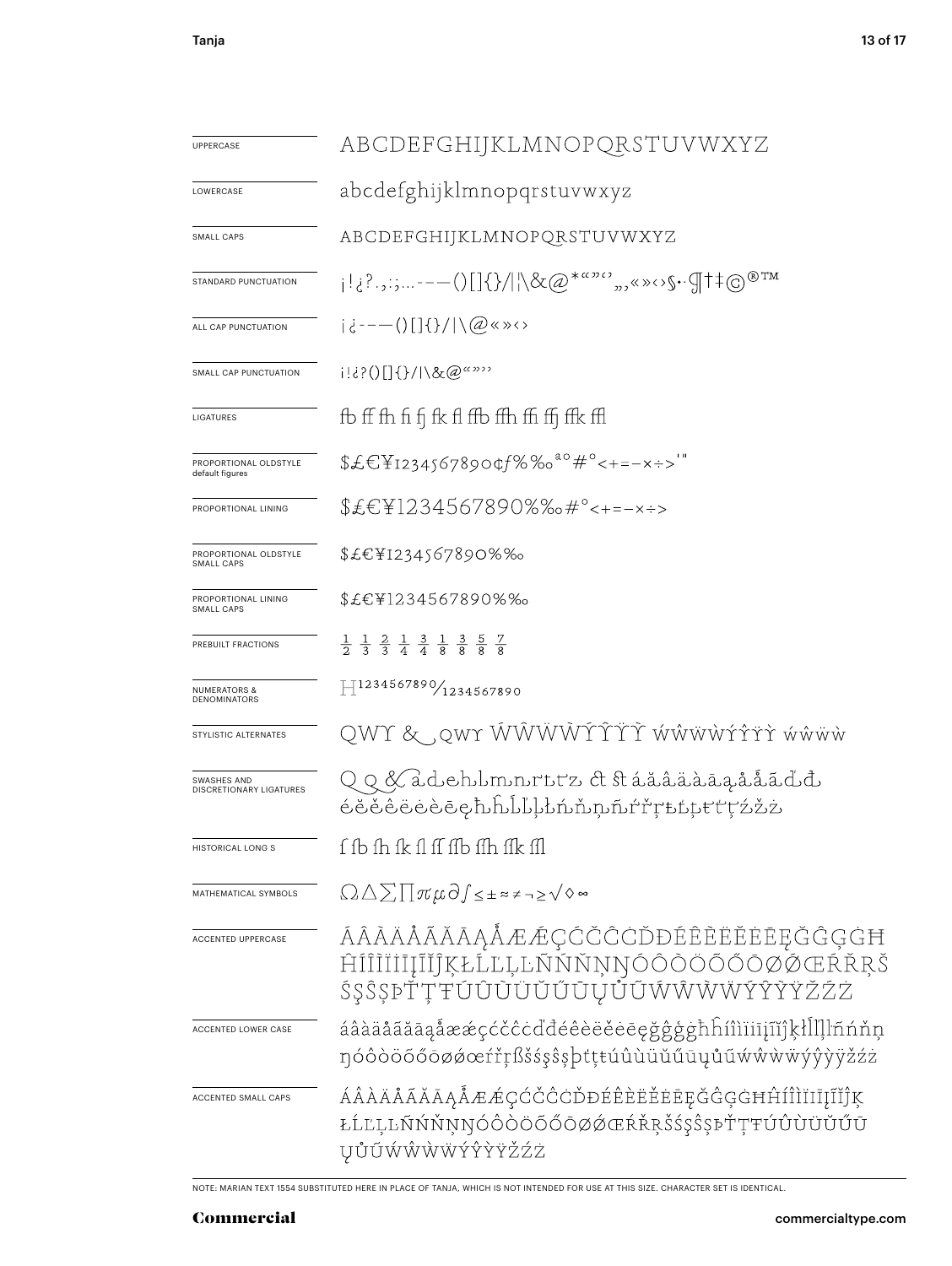| <b>UPPERCASE</b>                               | ABCDEFGHIJKLMNOPQRSTUVWXYZ                                                                                                                                                                                                                                                                                                                                                                                                                                                      |  |  |
|------------------------------------------------|---------------------------------------------------------------------------------------------------------------------------------------------------------------------------------------------------------------------------------------------------------------------------------------------------------------------------------------------------------------------------------------------------------------------------------------------------------------------------------|--|--|
| LOWERCASE                                      | abcdefghijklmnopqrstuvwxyz                                                                                                                                                                                                                                                                                                                                                                                                                                                      |  |  |
| STANDARD PUNCTUATION                           | $\frac{1}{2}$ ,  --- ()[]{}/  \&@\a^*",,(*)(\f+4@\mm                                                                                                                                                                                                                                                                                                                                                                                                                            |  |  |
| ALL CAP PUNCTUATION                            | $i\partial^2 - -O[1\partial^2]/\sqrt{2}$                                                                                                                                                                                                                                                                                                                                                                                                                                        |  |  |
| LIGATURES                                      | fb ff fb fi fi fk fl ffb ffb ffi ffj ffk ffl gg gj gy ggy zp zy                                                                                                                                                                                                                                                                                                                                                                                                                 |  |  |
| PROPORTIONAL OLDSTYLE<br>default figures       | $\text{\emph{f}t} \in \text{\emph{F12345678904f}\%}$ %0 $\text{\emph{a}o}_{\text{\emph{f}t}}$ $\text{\emph{c}-+=-x}\xrightarrow{1\, \text{m}}$                                                                                                                                                                                                                                                                                                                                  |  |  |
| PROPORTIONAL LINING                            | \$£€`¥1234567890%‰#°<+=-×÷>                                                                                                                                                                                                                                                                                                                                                                                                                                                     |  |  |
| PREBUILT FRACTIONS                             | $\frac{1}{2}$ $\frac{1}{3}$ $\frac{2}{3}$ $\frac{1}{4}$ $\frac{3}{4}$ $\frac{1}{8}$ $\frac{3}{8}$ $\frac{5}{8}$ $\frac{7}{8}$                                                                                                                                                                                                                                                                                                                                                   |  |  |
| <b>NUMERATORS &amp;</b><br><b>DENOMINATORS</b> | H1234567890/1234567890                                                                                                                                                                                                                                                                                                                                                                                                                                                          |  |  |
| STYLISTIC ALTERNATES                           | J I Q Y ⊕ v w Ĵ Ĺ Ľ Ľ Ý Ŷ Ÿ Ý oú oû oü où                                                                                                                                                                                                                                                                                                                                                                                                                                       |  |  |
| SWASHES                                        | ABCDEFGHKLMNPQRTUWZ<br>krwfk ffk @raemnrt<br>Á Á Á H H A A H A A A H E E C Č Č Ĉ<br>$\acute{C}$ $\acute{D}$ $\acute{e}$ $\acute{e}$ $\grave{e}$ $\acute{e}$ $\acute{e}$ $\acute{e}$ $\acute{e}$ $\acute{e}$ $\acute{G}$ $\acute{G}$ $\acute{G}$ $\acute{G}$ $\acute{H}$ $\acute{K}$ $\acute{L}$ $\acute{L}$ $\acute{L}$ $\acute{N}$ $\acute{N}$ $\acute{N}$ $\acute{N}$<br>ŇŅŒŔŘŖŤŢŦŰŴŴŴŽŹ,<br><u>á à à à ä å ã ă ă a g å é ê è ë ë ë e e k ñ ń ň n n </u><br>ŕ゚ゕ゚ <i>ヽ</i> ししも |  |  |
| DISCRETIONARY LIGATURES                        | Ex as at ct cta eis et fr ffr ij is ll nt sp st ta th us ct nt st                                                                                                                                                                                                                                                                                                                                                                                                               |  |  |
| <b>HISTORICAL LONG S</b>                       | r f b fî fî fî fî fî                                                                                                                                                                                                                                                                                                                                                                                                                                                            |  |  |
| MATHEMATICAL SYMBOLS                           | $\Omega \triangle \sum \prod \pi \mu \partial f \leq \pm \sum \neq \neg \geq \sqrt{\diamond} \sim$                                                                                                                                                                                                                                                                                                                                                                              |  |  |
| <b>ACCENTED UPPERCASE</b>                      | ÁÂĂĂÅĂĂĂĄÅÆÆÇĆČĈCĎĐÉÊÈËËËEĘĞĜ<br>ĢĠĦĤÍÎĨĬĬĬĬĬĬŶĶŁĹĽĻĿÑŃŇŅŊÓÔŎÖŐŐŌØ<br>ŎŒŔŘŖŠŚŞŜŞĎŤŢŦÚÛŨŨŬŰŨŲŮŨŴŴŴ<br>アアアアララフ                                                                                                                                                                                                                                                                                                                                                                    |  |  |
| ACCENTED LOWER CASE                            | áâàäåããāagẫaáçćčĉċďđéêèëĕēēgǧĝĝōħĥíîìiiījĩjkłllḷŀñńňṇ<br>ŋóôòöőőōøøœŕřŗßšśşŝşþtţŧúûùüŭűūųůũŵŵŵờờjŷŷyžźż                                                                                                                                                                                                                                                                                                                                                                         |  |  |

NOTE: MARIAN TEXT 1554 ITALIC SUBSTITUTED HERE IN PLACE OF TANJA ITALIC, WHICH IS NOT INTENDED FOR USE AT THIS SIZE. CHARACTER SET IS IDENTICAL.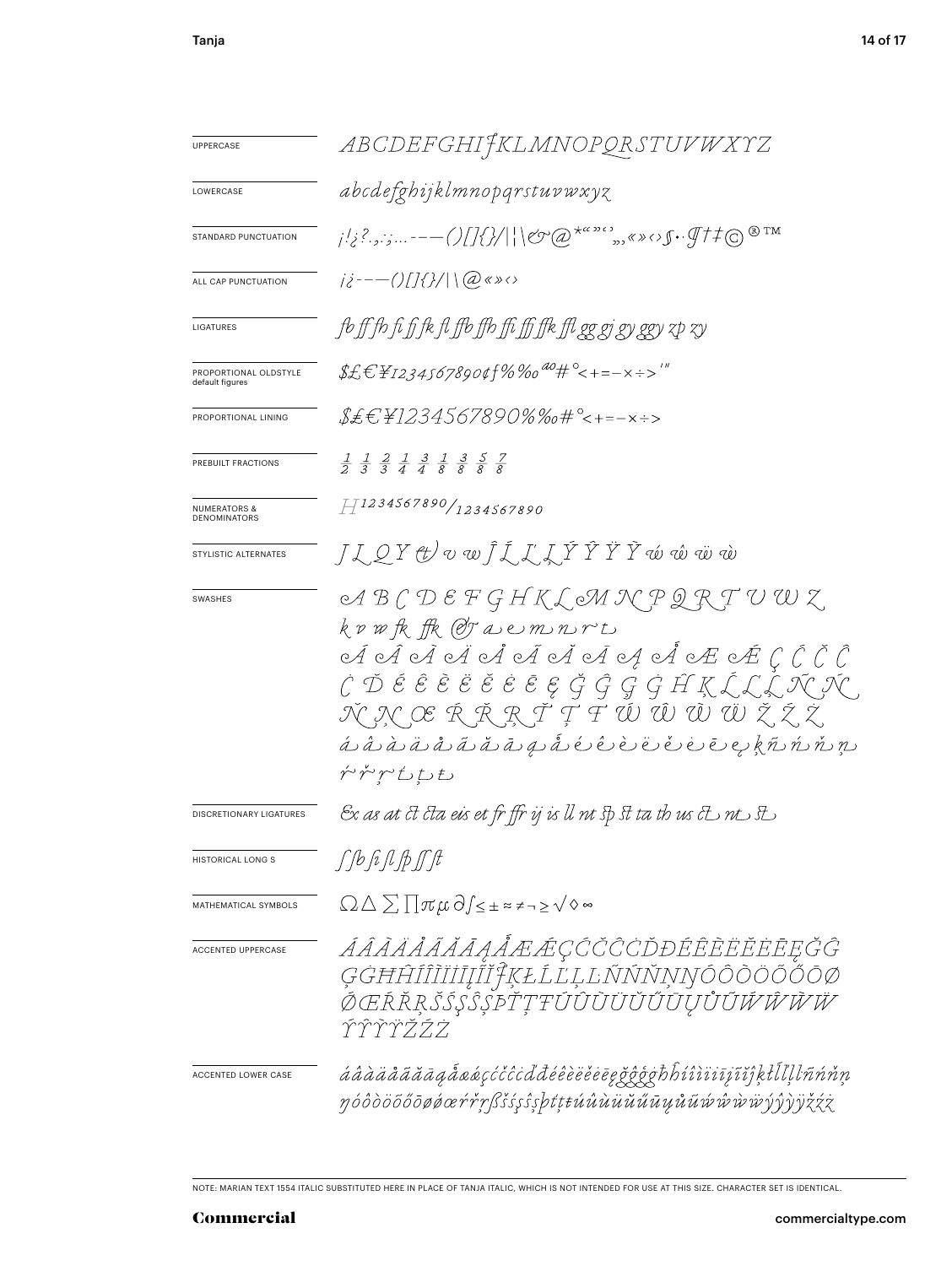| <b>OPENTYPE FEATURES</b><br><b>FAMILY WIDE</b>        | <b>DEACTIVATED</b>                 | <b>ACTIVATED</b>                   |
|-------------------------------------------------------|------------------------------------|------------------------------------|
| ALL CAPS<br>opens up spacing, moves<br>punctuation up | Quilts & [Covers] @ \$24           | QUILTS & [COVEF                    |
| PROPORTIONAL OLDSTYLE<br>default figures              | \$2850 €4109 ¥2374 £9627           | \$2850 €4109 ¥2374 £96             |
| PROPORTIONAL LINING                                   | \$2850 €4109 ¥2374 £9627           | \$2850 €4109 ¥2374                 |
| <b>FRACTIONS</b><br>ignores numeric date format       | 21/03/10 and 2 1/18 460/920        | $2I/03/10$ and $2^{1}/18^{46}/920$ |
| <b>DENOMINATOR</b><br>for making arbitrary fractions  | OI23456789 OI23456789              | OI23456789 0123456789              |
| <b>NUMERATOR</b><br>for making arbitrary fractions    | OI23456789 OI23456789              | OI23456789 0123456789              |
| STYLISTIC SFT 05<br>historical long s                 | Busses Cross Accessible Brasseries | Buffes Crofs Acceffible            |
| <b>LANGUAGE FEATURE</b><br>Română (Romanian) s accent | ÎNSUȘI conștiință științifice      | ÎNSUȘI conștiința                  |
| <b>OPENTYPE FEATURES</b><br>ROMAN ONLY                | <b>DEACTIVATED</b>                 | <b>ACTIVATED</b>                   |
| SMALL CAPS                                            | Ham & "Eggs" for (under) £18?      | Ham & "Eggs" for (                 |

ALL SMALL CAPS includes punctuation & figures

PROPORTIONAL OLDSTYLE SMALL CAP

PROPORTIONAL LINING SMALL CAP

\$2850 €4109 ¥2374 £9627

Ham & "Eggs" for (under) £18?

\$2850 €4109 ¥2374 £9627

# QUILTS & [COVERS] @ \$24

\$2850 €4109 ¥2374 £9627 2850 €4109 ¥2374 £9627

Busses Cross *Accessible Brasseries* Busses Cross *Accessible Brasseries* NSUŞI conştiința științifice

## **ACTIVATED**

Ham & "Eggs" for (under) £18? HAM & "EGGS" FOR (UNDER) £18?

\$2850 €4109 ¥2374 £9627 \$2850 €4109 ¥2374 £9627

NOTE: MARIAN TEXT 1554 SUBSTITUTED HERE IN PLACE OF TANJA, WHICH IS NOT INTENDED FOR USE AT THIS SIZE. FEATURE SET IS IDENTICAL.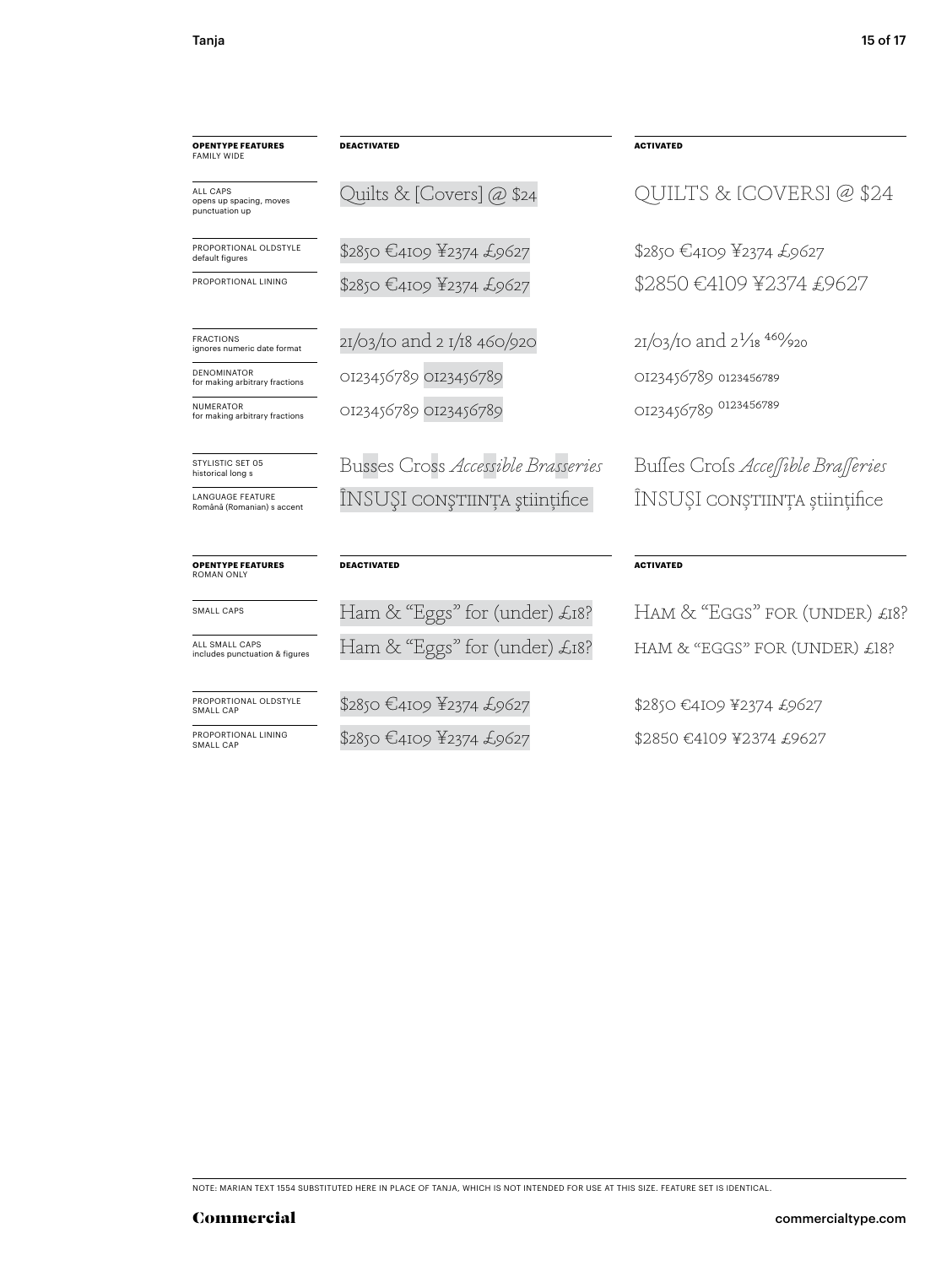# **OPENTYPE FEATURES** ROMAN

DISCRETIONARY LIGATURES

STYLISTIC SET 01 SWASH Q a d e h l m n r t z &<br>(activates discretionary ligatures)

alternate Q STYLISTIC SET 02

STYLISTIC SET 03

alternate Y

alternate &

STYLISTIC SET 06 alternate W

STYLISTIC ALTERNATES Illustrator/Photoshop

# **OPENTYPE FEATURES** ITALIC

DISCRETIONARY LIGATURES Ex as at ct cta eis et fr ffr ij is ll nt sp st ta th us

SWASH A B C D E F G H K L M N P Q R T V W Z a e k m n r t v w & (+ some discretionary ligatures)

STYLISTIC SET 01 alternate J Y

STYLISTIC SET 02 alternate v w &

STYLISTIC SET 03 alternate v w

STYLISTIC SET 03 + SWASH initial swash for alternate v v

STYLISTIC SET 06 alternate Q

SWASH + STYLISTIC SET 04 alternate swash L

STYLISTIC ALTERNATES Illustrator/Photoshop

Hastening yesterday's inactivity fact Hastening yesterday's inactivity fact

Days & Weeks, Months & Years Days & Weeks, Months & Years Wistfully Wondering who wakes Wistfully Wondering who wakes Quickly YATTERS & Yawns QUIETLY Quickly YATTERS & Jawns QUIETLY

### **DEACTIVATED ACTIVATED**

*JOYFULLY Jumping Youngster Jokes JOYFULLY JumpingYoungster Jokes Jolly Young advisers wander wistfully Jolly Young advisers wander wistfully Average variance warbles & wanders Curvaceous advisers vainly waltzing Curvaceous advisers vainly waltzing Quadruplicate Quays Quickly Quieted uadruplicate uays uickly uieted Affirm & Never Question Distinct Worthwhile Zookeeping Mechanism*

### **DEACTIVATED ACTIVATED**

Quelled Quite QUICKLY & QUIETLY Quelled Quite QUICKLY & QUIETLY Yonder Yelling YOUTHFULLY YOURS Yonder Yelling YOUTHFULLY YOURS Quashed & QUAKED all active fizz Quashed & QUAKED all active fizz

# *Expectant specialist is affricative geisha Expectant specialist is aiicative geisha*

*Curvaceous advisers vainly waltzing Curvaceous advisers vainly waltzing Average variance warbles & wanders ALLELOMORPH Likewise Lilting ALLELOMORPH Likewise Lilting Affirm & Never Question Distinct Worthwhile Zookeeping Mechanism*

NOTE: MARIAN TEXT 1554 SUBSTITUTED HERE IN PLACE OF TANJA, WHICH IS NOT INTENDED FOR USE AT THIS SIZE. FEATURE SET IS IDENTICAL.